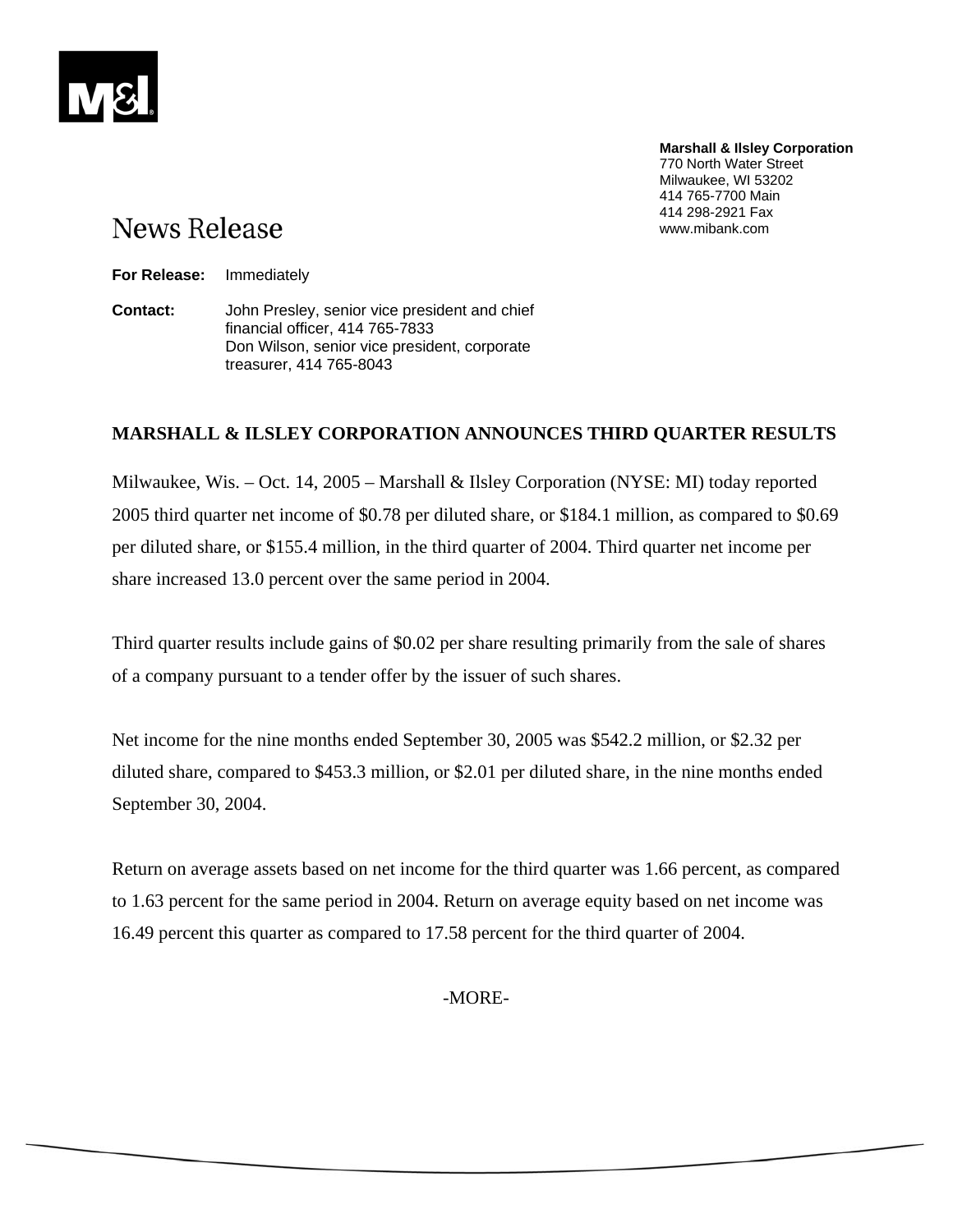#### M&I– Add one

The Corporation's provision for loan and lease losses was \$9.9 million in the third quarter of 2005, versus \$6.9 million in the same period last year. Net charge-offs for the period were \$7.8 million, or 0.10 percent of total average loans and leases outstanding this quarter, and \$6.7 million a year ago or 0.10 percent of total average loans and leases. At September 30, 2005, the allowance for loan and lease losses was 1.09 percent of total loans and leases, compared to 1.27 percent a year earlier. Nonperforming loans and leases were 0.44 percent of total loans and leases at September 30, 2005, and 0.51 percent at September 30, 2004.

Assets at September 30, 2005 were \$45.0 billion, compared to \$39.0 billion at September 30, 2004. Book value per share was \$19.51 at September 30, 2005, compared to \$16.19 for the same date a year ago. Total loans and leases were \$33.1 billion, compared to \$28.1 billion at September 30, 2004.

Marshall & Ilsley Corporation (NYSE: MI) is a diversified financial services corporation headquartered in Milwaukee, Wis., with \$45.0 billion in assets. Founded in 1847, M&I Marshall & Ilsley Bank is the largest Wisconsin-based bank. M&I Bank has 198 offices throughout the state, in addition to 36 locations throughout Arizona; 13 offices in metropolitan Minneapolis/St. Paul, Minn.; and, locations in Duluth, Minn.; Las Vegas, Nev.; and, Naples and Bonita Springs, Fla. M&I's Southwest Bank affiliate has seven offices in the St. Louis area and one office in Belleville, Ill. Metavante Corporation, Marshall & Ilsley Corporation's wholly owned technology subsidiary, provides virtually all of the technology an organization needs to offer financial services. M&I also provides trust and investment management, equipment leasing, mortgage banking, asset-based lending, financial planning, investments, and insurance services from offices throughout the country and on the Internet (www.mibank.com or

- MORE-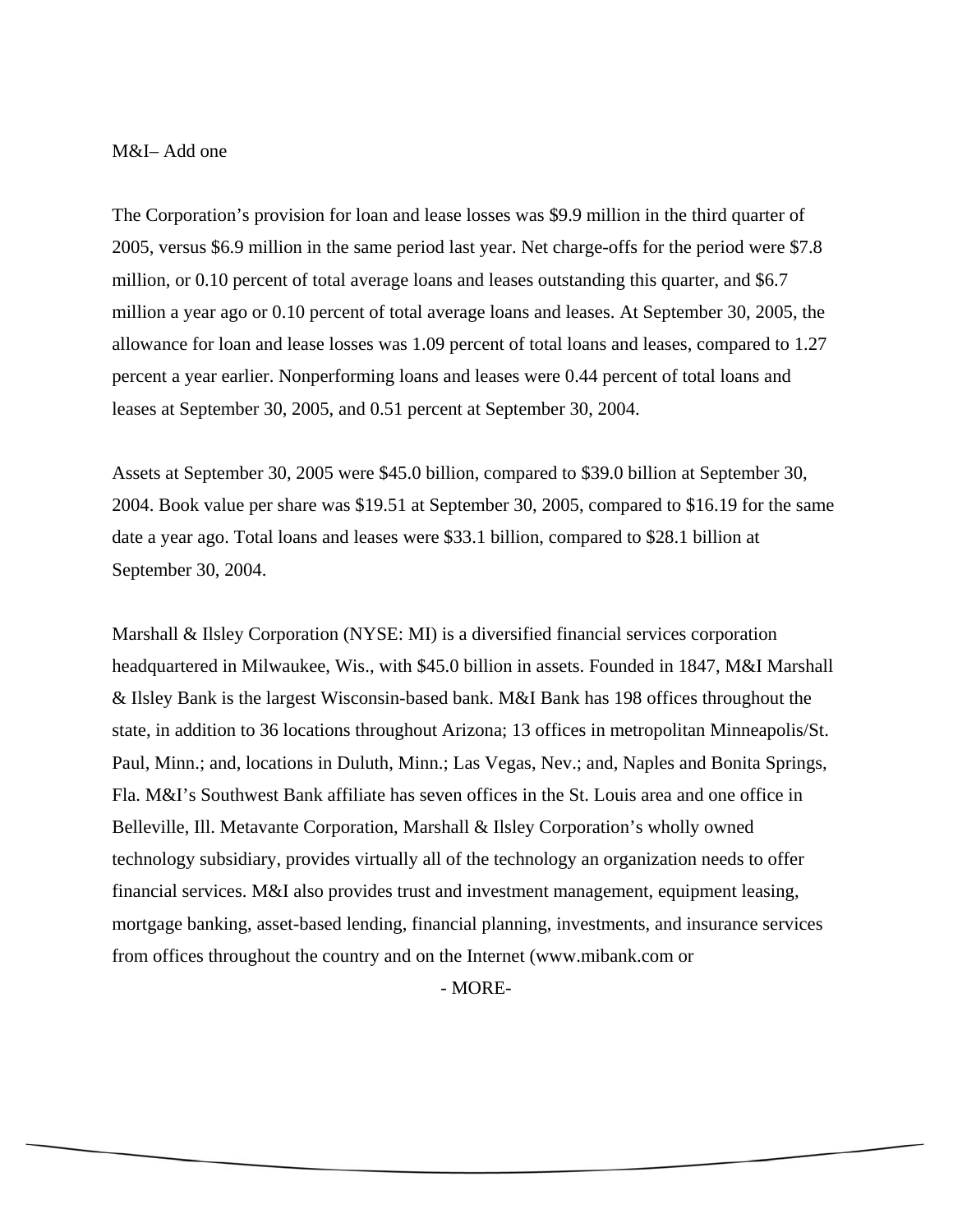### M&I – Add two

www.micorp.com). M&I's customer-based approach, internal growth, and strategic acquisitions have made M&I a nationally recognized leader in the financial services industry.

## ###

This press release contains forward-looking statements concerning M&I's future operations and financial results. Such statements are subject to important factors that could cause M&I's actual results to differ materially from those anticipated by the forward-looking statements. These factors include (i) the factors identified in M&I's Annual Report on Form 10-K for the year ended December 31, 2004 under the heading "Forward-Looking Statements" which factors are incorporated herein by reference, and (ii) such other factors as may be described from time to time in M&I's SEC filings.

# Note:

Marshall & Ilsley Corporation will hold a conference call at 11:00 a.m. Central Daylight Time Friday, October 14, regarding third quarter earnings. For those interested in listening, please call 1-800-437-3848 and ask for M&I's quarterly earnings release conference call. If you are unable to join us at this time, a replay of the call will run through October 21, 5:00 p.m. Central Daylight Time by calling 1-800-839-6713 and entering pass code 737 98 41 to listen.

Supplemental financial information referenced in the conference call can be found at www.micorp.com, Investor Relations, after 8:00 a.m. on October 14.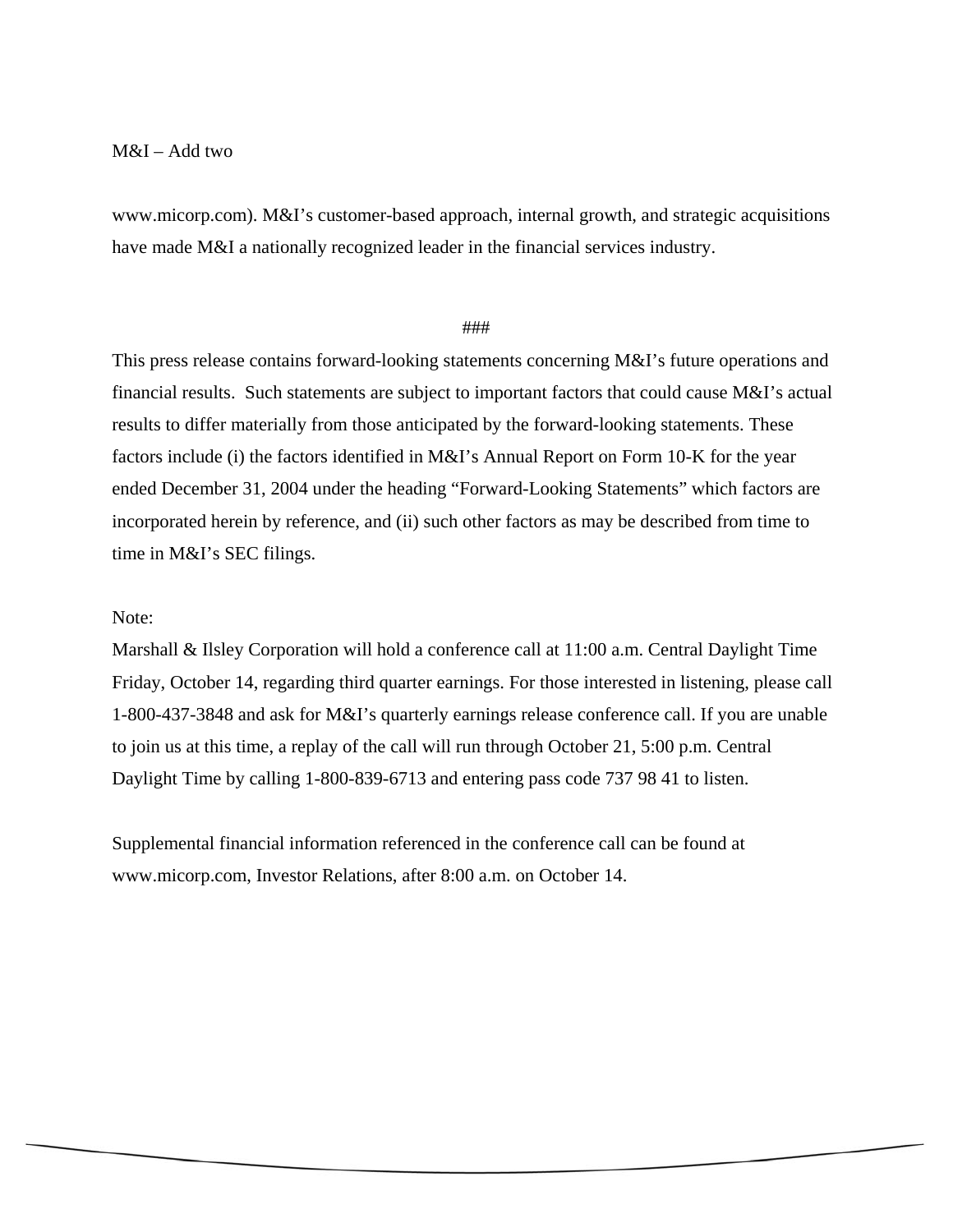#### **M&I Corporation**

Financial Information

(unaudited)

|                                                 | <b>Three Months Ended</b> |               |         | <b>Nine Months Ended</b> |                          |        |
|-------------------------------------------------|---------------------------|---------------|---------|--------------------------|--------------------------|--------|
|                                                 | September 30,             | September 30, | Percent | September 30,            | September 30, Percent    |        |
|                                                 | 2005                      | 2004          | Change  | 2005                     | 2004                     | Change |
| PER SHARE DATA                                  |                           |               |         |                          |                          |        |
| Diluted:<br>Net Income                          | \$0.78                    | \$0.69        | 13.0 %  | \$2.32                   | \$2.01                   |        |
| <b>Basic:</b>                                   |                           |               |         |                          |                          | 15.4 % |
| Net Income                                      | 0.79                      | 0.70          | 12.9    | 2.36                     | 2.04                     | 15.7   |
| <b>Dividend Declared</b>                        | 0.240                     | 0.210         | 14.3    | 0.690                    | 0.600                    | 15.0   |
| <b>Book Value</b>                               | 19.51                     | 16.19         | 20.5    | 19.51                    | 16.19                    | 20.5   |
| <b>Shares Outstanding (millions):</b>           |                           |               |         |                          |                          |        |
| Average - Diluted                               | 237.0                     | 226.2         | 4.8     | 233.7                    | 225.9                    | 3.5    |
| End of Period                                   | 234.4                     | 223.1         | 5.1     | 234.4                    | 223.1                    | 5.1    |
| <b>INCOME STATEMENT (\$millions)</b>            |                           |               |         |                          |                          |        |
| Net Interest Income (FTE)                       | \$321.7                   | \$289.3       | 11.2 %  | \$934.9                  | \$867.8                  | 7.7 %  |
| <b>Provision for Loan and Lease Losses</b>      | 9.9                       | 6.9           | 43.5    | 31.8                     | 25.1                     | 26.7   |
| Data Processing Services                        | 285.0                     | 239.0         | 19.2    | 829.0                    | 622.4                    | 33.2   |
| <b>Item Processing</b>                          | 11.0                      | 10.3          | 6.8     | 32.3                     | 32.6                     | $-0.9$ |
| <b>Trust Services</b>                           | 41.9                      | 37.5          | 11.7    | 123.4                    | 111.7                    | 10.5   |
| Service Charge on Deposits                      | 23.8                      | 25.0          | $-4.8$  | 71.3                     | 75.6                     | $-5.7$ |
| Mortgage Banking                                | 14.7                      | 8.9           | 65.2    | 33.1                     | 27.5                     | 20.4   |
| Net Investment Securities Gains (Losses)        | 7.4                       | 0.5           | n.m.    | 42.6                     | $\overline{\phantom{a}}$ | n.m.   |
| All Other                                       | 54.9                      | 46.7          | 17.6    | 159.1                    | 141.5                    | 12.4   |
| <b>Total Non-Interest Revenues</b>              | 438.7                     | 367.9         | 19.2    | 1,290.8                  | 1,011.3                  | 27.6   |
| Salaries and Employee Benefits                  | 271.3                     | 231.5         | 17.2    | 772.2                    | 647.3                    | 19.3   |
| Occupancy and Equipment                         | 54.6                      | 50.8          | 7.5     | 158.8                    | 142.6                    | 11.4   |
| <b>Intangible Amortization</b>                  | 6.1                       | 8.3           | $-26.5$ | 22.3                     | 19.2                     | 16.1   |
| Other                                           | 131.8                     | 117.5         | 12.2    | 399.5                    | 336.0                    | 18.9   |
| <b>Total Non-Interest Expenses</b>              | 463.8                     | 408.1         | 13.6    | 1,352.8                  | 1,145.1                  | 18.1   |
| Tax Equivalent Adjustment                       | 8.5                       | 8.2           | 3.7     | 25.1                     | 24.0                     | 4.6    |
| Pre-Tax Earnings                                | 278.2                     | 234.0         | 18.9    | 816.0                    | 684.9                    | 19.1   |
| <b>Income Taxes</b>                             | 94.1                      | 78.6          | 19.7    | 273.8                    | 231.6                    | 18.2   |
| Net Income                                      | \$184.1                   | \$155.4       | 18.5 %  | \$542.2                  | \$453.3                  | 19.6 % |
| <b>KEY RATIOS</b>                               |                           |               |         |                          |                          |        |
| Net Interest Margin (FTE) / Avg. Earning Assets | 3.27 %                    | 3.42 %        |         | 3.32 %                   | 3.57 %                   |        |
| Interest Spread (FTE)                           | 2.78                      | 3.11          |         | 2.88                     | 3.27                     |        |
| Efficiency Ratio                                | 61.6                      | 62.2          |         | 61.1                     | 61.0                     |        |
| Efficiency Ratio without Metavante              | 48.7                      | 49.0          |         | 48.4                     | 49.0                     |        |
| Return on Assets                                | 1.66                      | 1.63          |         | 1.70                     | 1.67                     |        |
| Return on Equity                                | 16.49                     | 17.58         |         | 17.32                    | 17.64                    |        |
| Equity / Assets (End of Period)                 | 10.10                     | 9.21          |         | 10.10                    | 9.21                     |        |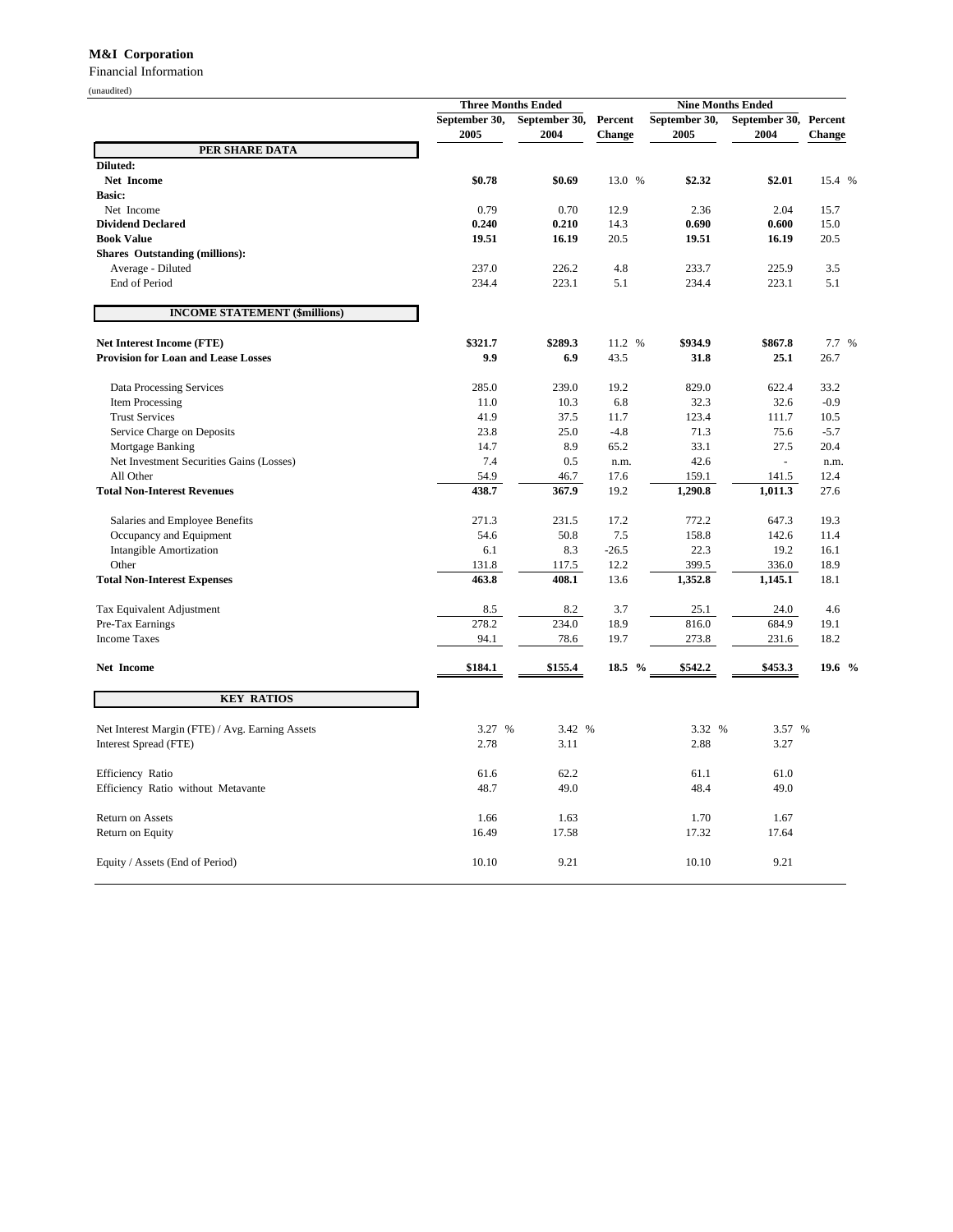#### **M&I Corporation**

Financial Information (unaudited)

|                                                            | As of         |               |                |  |  |
|------------------------------------------------------------|---------------|---------------|----------------|--|--|
|                                                            | September 30, | September 30, | <b>Percent</b> |  |  |
| <b>ASSETS (\$millions)</b>                                 | 2005          | 2004          | <b>Change</b>  |  |  |
| Cash & Due From Banks                                      | \$1,080       | \$887         | 21.8 %         |  |  |
| <b>Trading Securities</b>                                  | 28            | 36            | $-22.2$        |  |  |
| Short - Term Investments                                   | 306           | 162           | 88.9           |  |  |
| <b>Investment Securities</b>                               | 6,330         | 6,079         | 4.1            |  |  |
| Loans and Leases:                                          |               |               |                |  |  |
| Commercial Loans & Leases                                  | 9,721         | 8,326         | 16.8           |  |  |
| Commercial Real Estate                                     | 10,259        | 9,127         | 12.4           |  |  |
| Residential Real Estate                                    | 6,491         | 3,995         | 62.5           |  |  |
| Home Equity Loans & Lines                                  | 4,916         | 5,033         | $-2.3$         |  |  |
| Personal Loans and Leases                                  | 1,719         | 1,664         | 3.3            |  |  |
| Total Loans and Leases                                     | 33,106        | 28,145        | 17.6           |  |  |
| Reserve for Loan & Leases Losses                           | (362)         | (358)         | 1.1            |  |  |
| Premises and Equipment, net                                | 469           | 461           | 1.7            |  |  |
| Goodwill and Intangibles                                   | 2,388         | 2,042         | 16.9           |  |  |
| Other Assets                                               | 1,650         | 1,526         | 8.1            |  |  |
| <b>Total Assets</b>                                        | \$44,995      | \$38,980      | 15.4 %         |  |  |
| <b>LIABILITIES &amp; SHAREHOLDERS' EQUITY (\$millions)</b> |               |               |                |  |  |
| Deposits:                                                  |               |               |                |  |  |
| Noninterest Bearing                                        | \$5,224       | \$4,753       | 9.9 %          |  |  |
| <b>Bank Issued Interest Bearing Activity</b>               | 10,075        | 9,835         | 2.4            |  |  |
| <b>Bank Issued Time</b>                                    | 4,790         | 3,529         | 35.7           |  |  |
| <b>Total Bank Issued Deposits</b>                          | 20,089        | 18,117        | 10.9           |  |  |
| <b>Wholesale Deposits</b>                                  | 6,902         | 6,769         | 2.0            |  |  |
| <b>Total Deposits</b>                                      | 26,991        | 24,886        | 8.5            |  |  |
| Short - Term Borrowings                                    | 5,497         | 4,622         | 18.9           |  |  |
| Long - Term Borrowings                                     | 6,375         | 4,486         | 42.1           |  |  |
| Other Liabilities                                          | 1,588         | 1,398         | 13.6           |  |  |
| Shareholders' Equity                                       | 4.544         | 3.588         | 26.6           |  |  |

Total Liabilities & Shareholders' Equity **\$44,995** \$38,980 15.4 %

|                                                        | <b>Three Months Ended</b> |               |               | <b>Nine Months Ended</b> |               |         |  |
|--------------------------------------------------------|---------------------------|---------------|---------------|--------------------------|---------------|---------|--|
|                                                        | September 30,             | September 30, | Percent       | September 30,            | September 30, | Percent |  |
| <b>AVERAGE ASSETS (\$millions)</b>                     | 2005                      | 2004          | <b>Change</b> | 2005                     | 2004          | Change  |  |
| Cash & Due From Banks                                  | \$993                     | \$853         | 16.4 %        | \$950                    | \$809         | 17.4 %  |  |
| <b>Trading Securities</b>                              | 26                        | 23            | 13.0          | 25                       | 23            | 8.7     |  |
| Short - Term Investments                               | 273                       | 166           | 64.5          | 244                      | 181           | 34.8    |  |
| <b>Investment Securities</b>                           | 6,209                     | 5,935         | 4.6           | 6,158                    | 5,819         | 5.8     |  |
| Loans and Leases:                                      |                           |               |               |                          |               |         |  |
| Commercial Loans & Leases                              | 9.588                     | 8,191         | 17.1          | 9,270                    | 7,864         | 17.9    |  |
| Commercial Real Estate                                 | 10,145                    | 8,926         | 13.7          | 9,846                    | 8,611         | 14.3    |  |
| Residential Real Estate                                | 6,170                     | 3,794         | 62.6          | 5,427                    | 3,509         | 54.7    |  |
| Home Equity Loans and Lines                            | 4,905                     | 4,894         | 0.2           | 5,044                    | 4,674         | 7.9     |  |
| Personal Loans and Leases                              | 1,671                     | 1,695         | $-1.4$        | 1,642                    | 1,824         | $-10.0$ |  |
| <b>Total Loans and Leases</b>                          | 32,479                    | 27,500        | 18.1          | 31,229                   | 26,482        | 17.9    |  |
| Reserve for Loan & Leases Losses                       | (364)                     | (362)         | 0.6           | (362)                    | (359)         | 0.8     |  |
| Premises and Equipment, net                            | 459                       | 458           | 0.2           | 452                      | 444           | 1.8     |  |
| Goodwill and Intangibles                               | 2,317                     | 1,821         | 27.2          | 2,205                    | 1,367         | 61.3    |  |
| Other Assets                                           | 1,743                     | 1,622         | 7.5           | 1,720                    | 1,584         | 8.6     |  |
| <b>Total Assets</b>                                    | \$44,135                  | \$38,016      | 16.1 %        | \$42,621                 | \$36,350      | 17.3 %  |  |
| Memo:                                                  |                           |               |               |                          |               |         |  |
| <b>Average Earning Assets</b>                          | \$38,987                  | \$33,624      |               | \$37,656                 | \$32,505      |         |  |
| Average Earning Assets Excluding Investment Securities |                           |               |               |                          |               |         |  |
| <b>Unrealized Gains/Losses</b>                         | \$38,979                  | \$33,616      |               | \$37,636                 | \$32,467      |         |  |
| AVG LIABILITIES & SHAREHOLDERS' EQUITY (\$millions)    |                           |               |               |                          |               |         |  |
| Deposits:                                              |                           |               |               |                          |               |         |  |
| Noninterest Bearing                                    | \$5,049                   | \$4,638       | 8.9 %         | \$4,858                  | \$4,490       | 8.2 %   |  |
| <b>Bank Issued Interest Bearing Activity</b>           | 10,028                    | 9,913         | 1.2           | 9,919                    | 9,967         | $-0.5$  |  |
| <b>Bank Issued Time</b>                                | 4,516                     | 3,458         | 30.6          | 4,192                    | 3,314         | 26.5    |  |
| <b>Total Bank Issued Deposits</b>                      | 19,593                    | 18,009        | 8.8           | 18,969                   | 17,771        | 6.7     |  |
| <b>Wholesale Deposits</b>                              | 6,759                     | 6,625         | 2.0           | 6,720                    | 5,786         | 16.1    |  |
| <b>Total Deposits</b>                                  | 26,352                    | 24,634        | 7.0           | 25,689                   | 23,557        | 9.1     |  |
| Short - Term Borrowings                                | 2,859                     | 2,494         | 14.6          | 3,048                    | 3,058         | $-0.3$  |  |
| Long - Term Borrowings                                 | 8,686                     | 5,900         | 47.2          | 7,942                    | 4,952         | 60.4    |  |
| Other Liabilities                                      | 1,807                     | 1,470         | 22.9          | 1,756                    | 1,350         | 30.1    |  |
| Shareholders' Equity                                   | 4,431                     | 3,518         | 26.0          | 4,186                    | 3,433         | 21.9    |  |
| Total Liabilities & Shareholders' Equity               | \$44,135                  | \$38,016      | 16.1 %        | \$42,621                 | \$36,350      | 17.3 %  |  |
| Memo:                                                  |                           |               |               |                          |               |         |  |
| <b>Average Interest Bearing Liabilities</b>            | \$32,848                  | \$28,390      |               | \$31,821                 | \$27,077      |         |  |